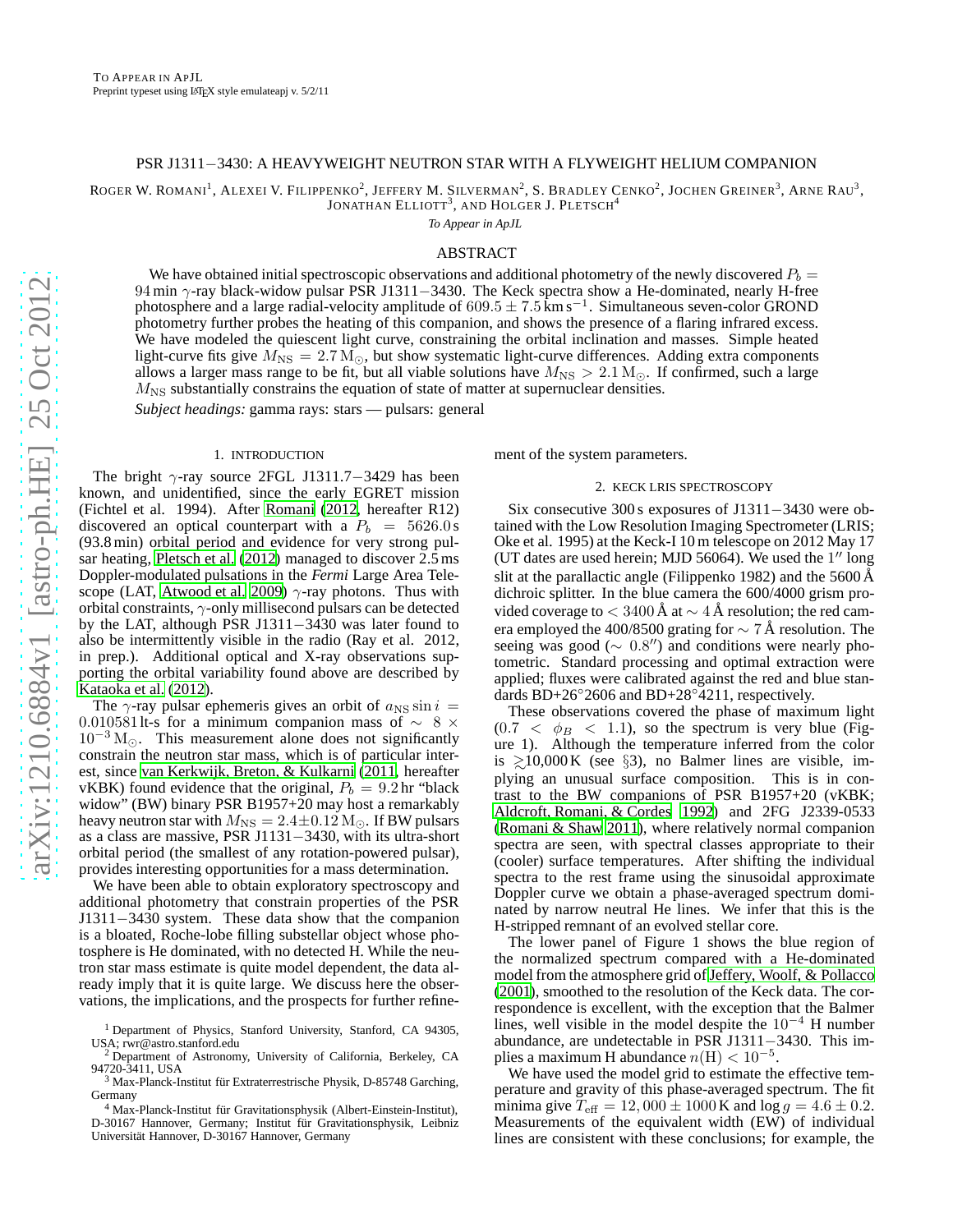

FIG. 1.— Combined, phased Keck LRIS spectrum. Upper Panel: Full spectrum. Lower panel: Spectrum showing He I line domination and the good match to the [Jeffery, Woolf, & Pollacco](#page-4-7) [\(2001](#page-4-7)) model atmosphere (blue).<br>ratio  ${\rm EW}_{4471}/{\rm EW}_{4481}=1.3\pm0.2$  and the absence of He II support the  $T_{\text{eff}}$  estimate, while the ratio  $\text{EW}_{4471}/\text{EW}_{3819}$  =  $1.97 \pm 0.2$  accords with the log g value. A few species, such as Si λ4552 and Ni λ3995, suggest some flux at lower values of  $\log g$ . This is not very surprising, since the companion is likely near-Roche-lobe filling with appreciable surfacegravity variation. Higher signal-to-noise ratio (S/N) spectra and synthetic composite spectral models will be needed to study the atmosphere's surface variation.

The highly unusual He-dominated, low  $\log g$  spectrum compromised attempts to find suitable cross-correlation templates. Accordingly, we adopt the best-fit atmosphere model to measure the radial velocities, using the RVSAO package in IRAF. All observed comparison stars were poor spectral matches and gave significantly lower correlation coefficients. However, all templates gave very similar radial velocities.

With the phase fixed by the pulsar-determined orbital ephemeris, we can fit a simple sinusoid to these velocities, obtaining amplitude  $K_{\text{obs}} = 609.5 \pm 7.5 \text{ km s}^{-1}$  and average radial velocity  $\Gamma = 62.5 \pm 4.5 \,\mathrm{km \, s^{-1}}$ , with  $\chi_{\nu} = 1.3$ . At face value this gives a mass function

$$
f_{2,obs} = \frac{K_{obs}^3 P_b}{2\pi G} = \frac{(M_{\rm NS} \sin i)^3}{M_{\rm total}^2} = 1.54 \pm 0.06 \,\rm M_{\odot}
$$

and a very large mass ratio  $q_{\text{obs}} = (K_{\text{obs}}/K_{\text{NS}})^3 = 172.1 \pm 100$ 2.1. However, the observed spectrum tracks the center of light (CoL) from the heated face of the companion, which has a smaller radial-velocity amplitude than the companion center of mass (CoM). For PSR B1957+20, vKBK estimate the correction factor as  $K_{\text{cor}} = 1.09$  (i.e.,  $K_{\text{CoM}} = K_{\text{cor}} K_{\text{obs}}$ ). If we adopt this value of  $K_{cor}$  and the inclination constraint  $i < 85^{\circ}$  from the lack of X-ray eclipses (R12; [Kataoka et al.](#page-4-3) [2012\)](#page-4-3), we derive  $M_{\text{NS}} > 2.03 \,\text{M}_{\odot}$ . This is an interestingly high mass for equation-of-state (EoS) constraints.

However,  $K_{\text{cor}}$  depends on the heating across the surface. Also, [Romani & Shaw \(2011](#page-4-6)) find that for the similar BW- type binary J2339−0533, the heating introduces a significant non-sinusoidal component to the CoL curve, and it should be fit. Any further restrictions on the inclination  $i$  greatly narrow the pulsar mass range. These factors can be probed with lightcurve modeling, so we have sought to improve the photometry to allow better constraints on the system masses.

#### 3. GROND PHOTOMETRY

R12 measured the companion light curve from WIYN, SOAR, and archival VLT 3-band  $(g'r'i'$  or  $BVI$ ) photometry. However, the colors were not simultaneous; the largest dataset (SOAR Optical Imager  $g'r'i'$ ) covered each filter on a separate night. These data showed significant epoch-to-epoch variability and large (up to 4 mag) flares, so precise measurements of the instantaneous colors were not available. Accordingly, we targeted J1311−3430 with the GROND system on the MPI/ESO 2.2 m telescope on La Silla [\(Greiner et al.](#page-4-8) [2008\)](#page-4-8), obtaining simultaneous  $g'r'i'z'JHK$  images starting 2012 July 09. The observations lasted 2.5 hr ( $\sim 1.5$  orbits) from MJD 56117.956 to 56118.059, covering two maxima (pulsar inferior conjunction). Twelve observation blocks were made, each with  $4 \times 115$  s dithered optical pointings and  $8 \times 60$  s near-IR exposures. The seeing was  $\sim 1$ <sup>"</sup> and the airmass increased slowly. Near maximum light, individual  $g'r'i'$ exposures had adequate S/N, allowing a temporal resolution of  $\sim$  195 s, while at minimum and for all z' images 4 dithered exposures were combined to achieve adequate S/N. To ensure the best possible calibration of the optical bands, the target was revisited on 2012 August 10 with SDSS field exposures bracketing the J1311−3430 observations, allowing an accurate calibration of the field and target magnitudes; the calibration systematics are small compared to the photometric errors, and are included in the error flags of Figure 2 ( $\sigma_{g'} \approx 0.02$ ,  $\sigma_{r'} \approx 0.03$ ,  $\sigma_{i'} \approx 0.05$  mag at maximum).

J1311−3430 had relatively low near-IR S/N and was detected at high significance only near maximum light; we thus made photometric measurements on an image stacked from frames covering phase  $\pm 0.17$ . The near-IR data were calibrated using 2MASS stars in the field, and transformed to AB magnitudes for spectral energy distribution (SED) fitting together with the optical data. These peak magnitudes were  $J = 20.6 \pm 0.1$ ,  $H = 21.1 \pm 0.3$ , and  $K = 20.9 \pm 0.3$ . All magnitudes were corrected for the filter-specific dust-mapestimated Galactic extinction ( $A_V = 0.173$  mag), using the [Schlafly & Finkbeiner \(2011\)](#page-4-9) calibration.

Figure 2 summarizes the GROND photometry. The left panel shows the  $g'r'i'z'$  light curves. The lower portion displays the  $g' - i'$  color, blue at maximum and redder at minimum. The upper right shows the optical through near-IR SED at maximum light ( $-0.1 < \phi_B < 0.1$ ) and the optical SED near quadrature ( $\phi_B = 0.2{\text -}0.3, 0.7{\text -}0.8$ ). We see that at maximum the colors are comparable to those of a B7–B8 star in the blue, but there is a large near-IR excess. Although the pulsar heating makes the star multi-temperature, this very large excess suggests a large emitting area at low temperature. One source larger than the companion photosphere is the evaporative wind, where pulsar power may be reprocessed into the optical-IR. The optical light curves show appreciable fluctuations on short timescales. The lower-right panel summarizes this variability with the  $g' - i'$  color plotted against the  $g'$  magnitude. Again the star is redder at fainter magnitudes. Interestingly, if we flag points that are brighter than the "quiescent" light-curve flux (see below), most of these points shift (green lines) to larger  $g' - i'$  (redder) relative to the ex-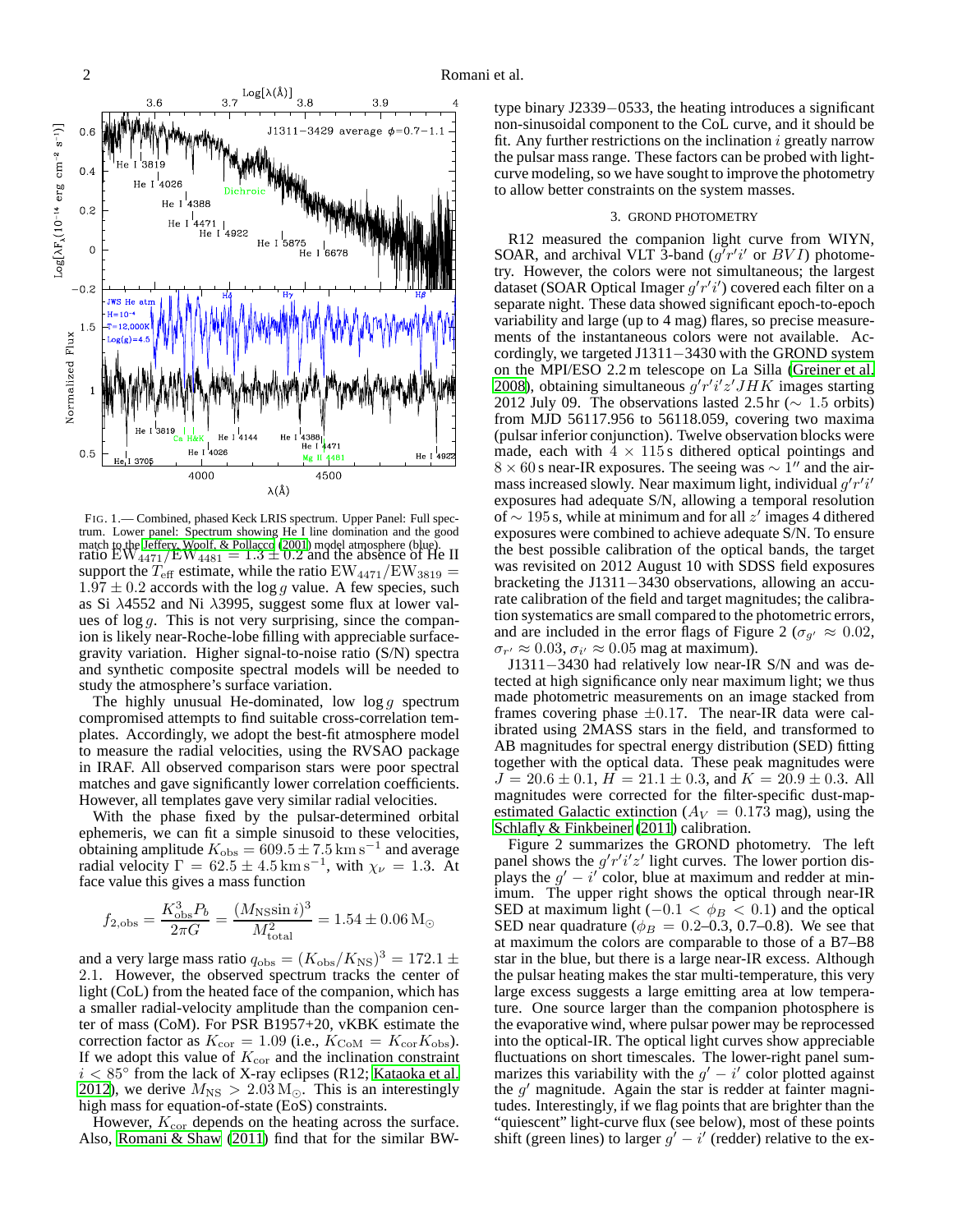

FIG. 2.— GROND photometry. Left:  $g'r'i'z'$  light curves, showing reddening during minimum (pulsar superior conjunction). Upper right: The companion SED at maximum (phases  $-0.1$  to 0.1, blue points) and quadrature (phases 0.2–0.3 and 0.7–0.8, red points). Comparison with a B8 star shows a large IR excess. Bottom right: J1311−3430 color variations. The redder spectrum at minimum is visible. Green lines and red triangles mark when an epoch has  $\Delta g' > 0.2$  mag over the quiescent magnitude. Such flares show substantial increases in  $g^{\gamma} - i^{\prime}$ .

pected quiescent color. An extreme example is the very large  $\vec{i}'$  flare recorded by R12. We conclude that the principal lightcurve fluctuations have a red SED. This implicates modulation in reprocessed pulsar emission by the variable wind off the companion. An alternative fluctuation site, stellar flares on the tidally locked companion, would in contrast be very hot (blue).

### 4. ELC MODELING AND PARAMETER ESTIMATION

The GROND data provide an instantaneous color reference for the longer, higher precision, but non-simultaneous SOAR light curves from MJD 56008.2-56010.4. Just as the GROND data exhibit red flares above the "quiescent" flux, comparing SOAR  $g'r'$  photometry from adjacent orbits reveals several  $\sim 20$  min flaring periods. In Figure 3 we plot the phased SOAR/GROND photometric points. During the first period all  $g'r'$  measurements and errors are shown — "flaring" points (at  $\phi_B = 0.15$ –0.35 and 0.45–0.8) are plotted as crosses. During the second period we display only the quiescent points, but include the GROND  $i'z'$  quiescent data. All SOAR  $i'$ were affected by strong flaring.

To constrain the system properties we have fit these "qui- $\frac{1}{\infty}$ " escent" light curves along with the radial-velocity measureescent" light curves along with the radial-velocity measure-<br>ments, using the "Eclipsing Light Curve" (ELC) code of  $\frac{E}{2}$ [Orosz & Hauschildt \(2000](#page-4-10)). Typically, the code computes filter colors from atmospheres of the "NextGen" library  $\approx$  -500 [\(Hauschildt et al. 1999\)](#page-4-11), but we found that these did not match the data well, plausibly due to the He domination of the photosphere. Instead, we fit using blackbody emissivities which gave reasonable light curves and colors. All fits used the  $\gamma$ ray-determined phasing and pulsar projected semimajor axis.

There are five basic fit parameters: the system mass ratio  $q = M_{\text{NS}}/M_c$ , the pulsar irradiation modeled here as

an isotropic flux  $L_X$ , the companion's underlying temperature  $T_1$  and Roche-lobe fill factor  $f_1$ , and the orbital inclination *i*.  $L_X$  is quite well constrained by the  $g' - r'$  and  $r' - i'$  colors near maximum light, giving  $log(L_X) = 35.3$ . This is in accord with the spectroscopically estimated  $T_{\text{eff}} =$ 12,000 K near maximum. We also find that the secondary is very close to Roche-lobe filling in all acceptable fits, so we set  $f_1 = 0.99$ . We therefore adjusted the three remaining parameters to fit the light curves and spectral points. The very small photometric errors near maximum, coupled with stochastic variability, meant that even the best fits had formal  $\chi^2/dof \approx 9$ , so the  $T_1$  and i error estimates come from the range giving a  $\Delta \chi^2$  increase of  $(\chi^2/dof)_{\text{min}}$  around the fit minimum. For q (and  $M_{\text{NS}}$ ) the value (for a given fit i) is controlled by the radial-velocity measurements. These had  $(\chi_v^2/dof)_{\text{min}} \approx 1.5$ , so the error range was estimated from this smaller  $\chi_v^2$  increase.

For both PSR B1957+20 [\(Reynolds et al. 2007\)](#page-4-12) and J2339−0533 [\(Romani & Shaw 2011\)](#page-4-6) the photometric data are limited, and simple models with a pulsar-heated hemisphere gave adequate light-curve fits. In contrast, the flat light-curve maxima of J1311−3430 produce relatively poor fits to such models (R12). The best fit (Table 1) has a  $60^{\circ}$  inclination, resulting in a rather large pulsar mass, but the peak is too narrow, the minimum is too bright by  $\sim 1$  mag, and the predicted  $K_{\rm obs}$  is 2.2 $\sigma$  below the measured value.

Adding equatorial hot spots to the companion surface bracketing the L1 point (30<sup>°</sup> radius at 35<sup>°</sup> and  $-65^\circ$ ) can broaden the light-curve peak. This mimics equatorially concentrated heating, which may be plausibly invoked, as there is strong equatorial concentration in pulsar wind nebula (PWN) flows, giving rise to PWN tori. Alternatively, these asymmetric components may represent reprocessed pulsar flux in



FIG. 3.— Top: SOAR (filled points) and GROND (open points) photometry;  $g'r'$  "flare" measurements are flagged as crosses. Points during the second period exclude flare epochs. Curves are from the "L1 Spot" ELC fit. Bottom: Keck radial-velocity measurements, aligned with the light curve. Residuals are shown amplified by a factor of 10. The curve is from the same "L1 Spot" fit.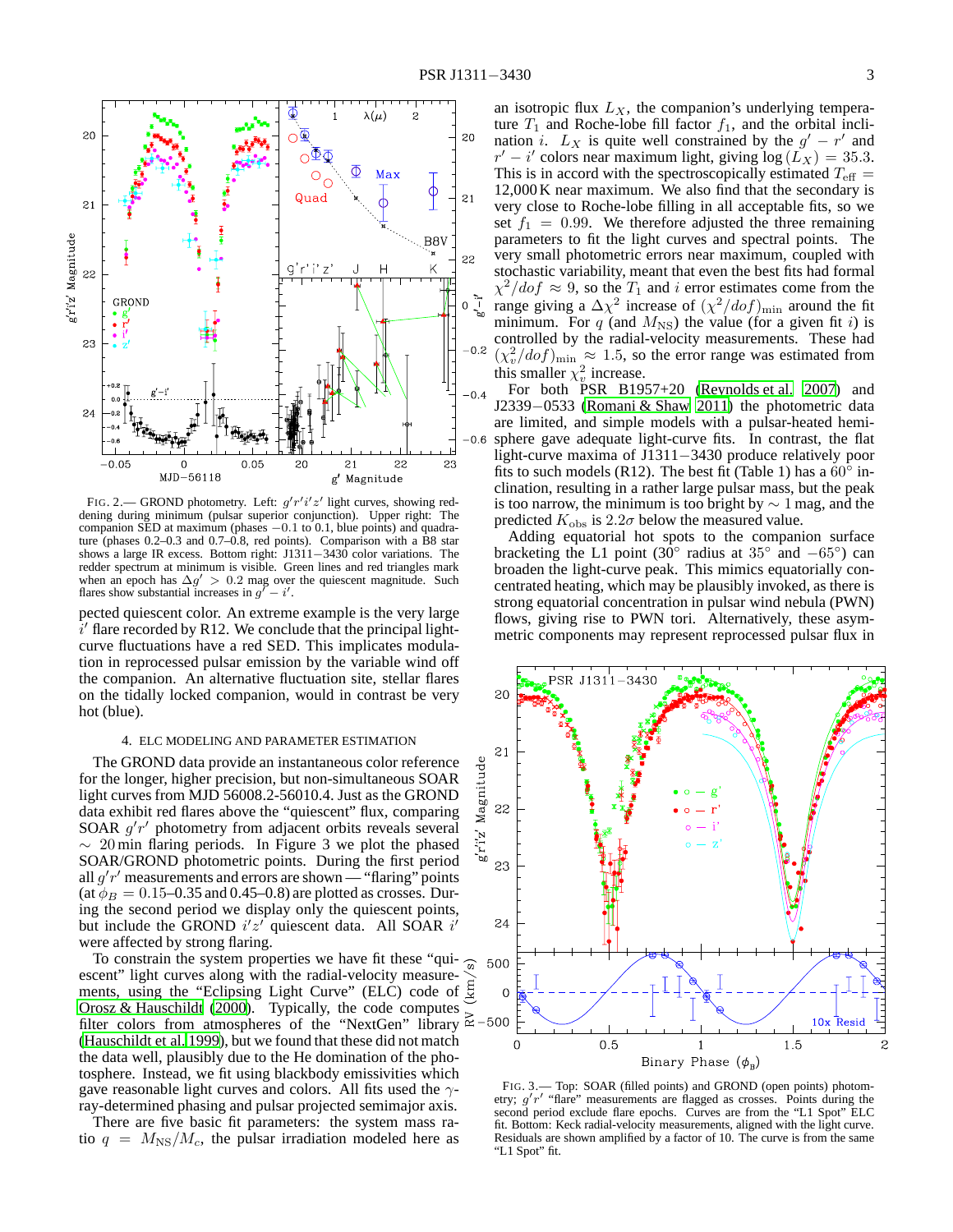TABLE 1 ELC FIT PARAMETERS

| Parameter                                                                                        | Basic LC                                                                    | L1 Cold Spot                                                             | Eq Hot Spots                                                         |
|--------------------------------------------------------------------------------------------------|-----------------------------------------------------------------------------|--------------------------------------------------------------------------|----------------------------------------------------------------------|
| $i^{\circ}$<br>$T_1[K]$<br>a<br>$M_{\rm NS}$ [M <sub><math>\odot</math></sub> ]<br>$K_{\rm cor}$ | $60.4 \pm 0.4$<br>$3440 \pm 50$<br>$179.7 + 3.9$<br>$2.68 \pm 0.14$<br>1.06 | $67.3 \pm 0.3$<br>$<$ 2000<br>$177.1 \pm 3.2$<br>$2.15 \pm 0.11$<br>1.04 | $57.9 \pm 0.3$<br>< 1600<br>$180.2 + 3.3$<br>$2.92 \pm 0.16$<br>1.06 |

a companion wind outflow. With these added components the model is a good match to the  $g'r'i'$  light curves. The heated equator allows slightly lower  $log(L_X) = 35.0$ , but the  $K_{\rm cor} = 1.06$  is large and the best-fit inclination is small, giving a very (possibly unphysically) large mass.

If, in contrast, we *cool* the region near L1, by applying a  $40^\circ$  spot with  $1/2$  the local T, we also flatten the maxima. In this case, the CoL moves toward the CoM, resulting in a small  $K_{\text{cor}} = 1.04$  and larger *i*. These two effects allow a neutron star mass of  $2.15 \,\mathrm{M}_{\odot}$ . The fit quality is good, albeit with higher  $\chi^2$  than the equatorial spot model. This scenario gives the smallest  $M_{\text{NS}}$  of any viable fit. Such decreased L1 flux might plausibly arise from large limb and gravity darkening effects in the He-dominated atmosphere. We thus attempted to flatten the light curve by invoking extreme gravity darkening coefficients, as have been claimed for some semidetached binaries [\(Nakamura & Kitamura 1992\)](#page-4-13). This allowed intermediate inclination and masses; for example, for  $\tau_{gr} = 0.5$ , we find  $i = 63^\circ$  and  $M_{\text{NS}} = 2.30 \,\text{M}_\odot$ . For all cases the fit models underpredict the  $z'$  flux. This is likely related to the extra IR component seen in Figure 2.

### 5. DISCUSSION AND CONCLUSIONS

It is clear that additional physics is needed to fully model the light curve. Certainly, specific intensities from an appropriate He model grid would be useful. However, a good fit may also require some asymmetry in the heating, or reprocessing of pulsar flux to produce optical/IR emission from the companion wind. We conclude that, at present, model assumption systematics dominate the statistical fit errors and preclude accurate mass determination. Nevertheless, the large mass function of PSR J1311−3430 virtually guarantees a large  $M_{\text{NS}}$ . In this it joins B1957+20, supporting the suggestion of vKBK that BW pulsars as a class may have high masses. The challenge is that secondary spectroscopyderived estimates for these BW masses inevitably have substantial systematic uncertainty. In this sense, the mass estimates cannot match the "gold standard" timing-based  $M_{\text{NS}} =$  $1.97 \pm 0.04$  M<sub>☉</sub> for PSR J1614–2230 [\(Demorest et al. 2010\)](#page-4-14). However, since EoS constraints tighten rapidly as the minimum required  $M_{\rm NS}$  exceeds  $2\,\rm M_\odot$ , it is worth considering the prospects for refining the J1311−3430 mass estimate.

Figure 4 shows the present situation in the mass-mass plane. Compared to PSR B1957+20, J1311−3430 has a larger observed mass function (1.54 M<sub>☉</sub> vs.  $1.34 M_{\odot}$ ). However, our models give substantially smaller  $K_{\text{cor}}$  than assumed for PSR B1957+20, so in this sense our mass fits are conservative. The remaining systematic uncertainties in the light-curve shape allow inclinations  $57° < i < 67°$ . This large range dominates the systematic mass uncertainty. The best hope for eliminating otherwise plausible models and reducing the systematics lies with additional spectroscopy. Full-orbit coverage will, at minimum, substantially decrease the uncertainty in  $q$ . We also expect to detect the non-sinusoidal radial-velocity com-



FIG. 4.— Mass constraints on the PSR J1311−3430 system. The pulsar mass function gives the solid diagonal lines for various inclinations  $\hat{i}$ . The dotted vertical line gives the minimum from the companion mass function. The  $K_{\text{corr}}$  increase of the observed radial velocity is critical: we show the physically allowed range from the Keck data (dotted diagonal red lines, labeled by the appropriate value of q for J1311−3430), along with the range for PSR B1957+20 preferred by vKBK ( $K_{\text{corr}} = 1.06-1.13$ ; shaded region). Fit regions for the three models in Table 1 are indicated with blue ellipses. ponent, and with sufficient spectral resolution, the variations in absorption-line profile expected as the visible heated surface varies. Additional simultaneous multicolor photometry from many epochs could further isolate the photospheric light curve from a variable wind component. Deep multicolor images can constrain the residual illumination at pulsar superior conjunction, with additional  $i$  constraints. Of course, improved models are needed to fully exploit such data.

Our data also illuminate several other aspects of this unique system. The IR-dominated variability likely probes the extremely dense wind flux. Correlation with periods of radiopulse visibility could be very revealing. The ultra-low-mass He companion points to unusual evolution, with substantial mass transfer and irradiative stripping of the core of an evolved secondary. [Benvenuto, De Vito, & Horvath](#page-4-15) [\(2012\)](#page-4-15) describe such a scenario, giving parameters remarkably similar to those of J1311−3430. This model's slow mass transfer should allow substantial neutron star mass growth. Interestingly, for the large neutron star masses indicated here, the EoS must be very "stiff." This means that for  $M_{\text{NS}} \approx 2.5 \,\text{M}_\odot$ , we can have a moment of inertia as large as  $\sim 4 \times 10^{45}$  g cm<sup>2</sup> [\(Lattimer & Prakash 2007\)](#page-4-16). This increases the spindown power of J1311−3430 from  $\dot{E} = I\Omega \dot{\Omega} = 5 \times 10^{34} \text{ erg s}^{-1}$ (for  $I_{45} = 1$ ), accommodating the large heating flux inferred from the peak colors and spectroscopic  $T_{\text{eff}}$ , even without equatorial concentration.

In summary, PSR J1311−3430 presents a number of unique properties that make it a potential Rosetta Stone for irradiation-driven evolution in tight binaries. If we can reduce the allowed model space, it seems likely to provide some of the most important constraints on the EoS of dense matter. And, even if PSR J1311−3430 or PSR B1957+20 do not provide the final word on the EoS, it is worth remembering that *Fermi* has proven to be an excellent finder of short- $P_b$  BW systems, including detection via  $\gamma$ -ray-blind searches. Future studies of this extreme population may well provide a bulletproof case for a stiff EoS.